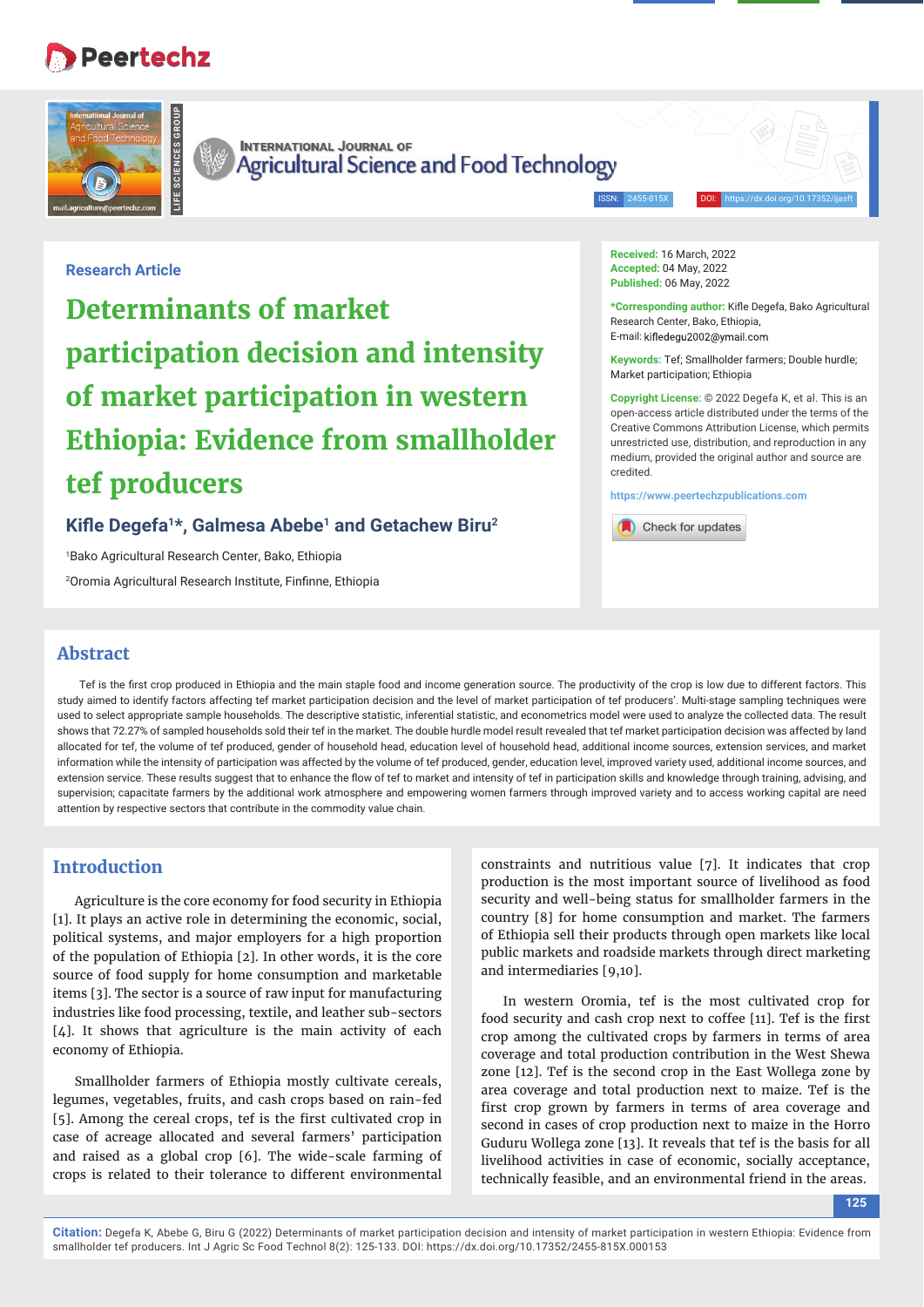The agricultural sector of the study areas mainly focused on home consumption rather than supply to the market [14]. Farmers in the study areas focused on farming subsistence system linkage of production and consumption decision are low [15]. Besides, the agriculture sector in the study sites is still low productivity because of poor access to inputs, old technology, and inadequate extension services [16]. The country has recognized the commercialization of smallholder agriculture as a strategy for its economic transformation by expanding agricultural services like extension, credit, and input supply [4]. This adoption of agricultural services influenced the intensity of input use and agricultural productivity of smallholder producers [17,18]. Different stakeholders like government extension, research centers, and other organizations had made great efforts to increase crop productivity [19]. Productivity of tef producers can't be achieved without markets contribution efficiently incorporating increasingly specialized activities of widely discrete producers into an integrated national economy [20].

Though, market contribution owns the discrete and continuous decision to contribute to the commercial system as sequential and simultaneous marketing decisions [21]. It indicates that the costs of market participation had been dependent on different factors like distance to markets, transport, household demographic change, technologies, institutions, and their integration [20,22]. These factors lead to accepting the lower farm gate price of products. It also affects the volume of product supply to market [3]. This market contribution occurs on the inputs and output sides [23]. Raised marketed surplus, purchase of high yielder varieties and product choice based on profit growth, the substitution of nontraded inputs for purchased one, and specialization of products and output markets and smallholder market contribution in Ethiopia indicated the average crop output and input market participation [10].

Tef marketing in Ethiopia and the study areas is inefficient because of poor linkage to farmers allowing to meet market standards, low volume of products, a wide scattering of producers, the existence of brokers, and perceived low prices informal markets  $[24]$ . Farmers in the study areas; find it difficult to set their products at attractive prices and places of their choice due to perceived weaknesses in the tef marketing system [25]. Effective market participation can be a pathway to raising income in rural areas society [10]. Therefore, identifying factors affecting tef market participation and volume of tef among smallholder producers' in East Wollega, Horro Guduru Wollega, and West Shewa zones of Western Oromia is the most important for smallholder tef producers.

#### **Research methodology**

**Description of the study areas:** The study was conducted in East Wollega, Horro Guduru Wollega, and West Shewa zones. In these zones, mixed crop-livestock agriculture is the backbone of the communities. The major crops grown in the areas are maize, tef, wheat, barley, bean, pea, nug, potato, tomato, onion, coffee, etc Three districts namely Horror, Guduru, and Jimma Rare were selected from the Horro Goduru Wollega

zone. Horro district is located 320 km west of Finfinne (the capital city of Ethiopia) with geographical coordinates of  $09^{\circ}34'$ N and 37°6' E latitude and longitude, respectively at ranging altitudes 1540 to 2844 meters above sea level. The agroecology of the district was highland (43%), midland (55%), and lowland (2%) with an average of 1566 mm annual rainfall. The monthly average temperature of the district varies from 10 - 25 $°C$  [13,26]. Guduru district is located 372km west of Finfinne (the capital city of the country) with geographical coordinates of 09 $\degree$ 30' N and 37 $\degree$ 35' E latitude and longitude, respectively at an average altitude of 1969 meters above sea level. The agroecology of the district was highland (18%), midland (62%), and lowland (20%) with the average monthly varies of 1450- 2500 mm annual rainfall. The monthly average temperature of the district varies from  $19 - 22^{\circ}C$  [27]. Jimma Rare district is located 243km west of Finfinne (the capital city of Ethiopia) with geographical coordinates of  $0.00^{\circ}10'$  N and  $37^{\circ}20'E$  of latitude and longitude, respectively at ranging altitudes 1540 - 3047 meters above sea level. The agro-ecology of the district was highland (45%), midland (52%), and lowland (3%) with monthly average rainfall varying from 1450 - 2500 mm. The monthly average temperature of the district varies from 18 - 250C [28,29].

The two districts were selected from the East Wollega zone name: Jimma Arjo and Gudeya Bila. Jimma Arjo district is located 372 km west of Finfinne (the capital city of Ethiopia) with geographical coordinates of 09 $^{\circ}$ 30' N and 37 $^{\circ}$ 35'E latitude and longitude, respectively a mean of altitude 1969 meters above sea level. The agro-ecology of the district was highland (18%), midland (62%), and lowland (20%) with an average of 2417 mm annual rainfall. The monthly average temperature in the district varies from  $12 - 22^{\circ}C$  [30]. Gudeya Bila district is located 274km west of Finfinne (the capital city of the country) with geographical coordinates of 09 $\degree$ 17' N and 37 $\degree$ 01'46'' E latitude and longitude, respectively with ranging of altitude 1100 - 2400 meters above sea level. The agro-ecology of the district was highland (18%), midland (56%), and lowland (26%) with the average monthly variation from 1000 - 2200 mm annual rainfall. The monthly average temperature of the district varies from  $19 - 28$ °C [13].

Similarly, two districts were selected from the West Shewa zone name: Cheliya and Danno. Cheliya district is located 175 km west of Finfinne (the capital city of Ethiopia) with geographical coordinates of 09 $^{\circ}$ 00' N and 37 $^{\circ}$ 29' E latitude and longitude, respectively with a range of altitude 1300 to 2039 meters above sea level. The agro-ecology of the district was highland (75%), midland (20%), and lowland (5%) with annual ranges of rainfall 1000 - 2000 mm. The monthly average temperature of the district varies from  $8 - 28$ °C [31,32]. Danno district is located 260 km west of Finfinne with geographical coordinates latitude ranges from  $08^{\circ}34'$  -  $08^{\circ}56'$ ,  $37^{\circ}$ 08' -  $37^{\circ}$ 29', and 1600 - 1880 meters above sea level latitude, longitude, and altitude, respectively. The agro-ecology of the district was highland (5%), midland (75%), and lowland (20%) with the average monthly varies from 900 - 2400 mm annual rainfall. The monthly average temperature of the district varies from  $18 - 30^{\circ}C$  [33].

**126**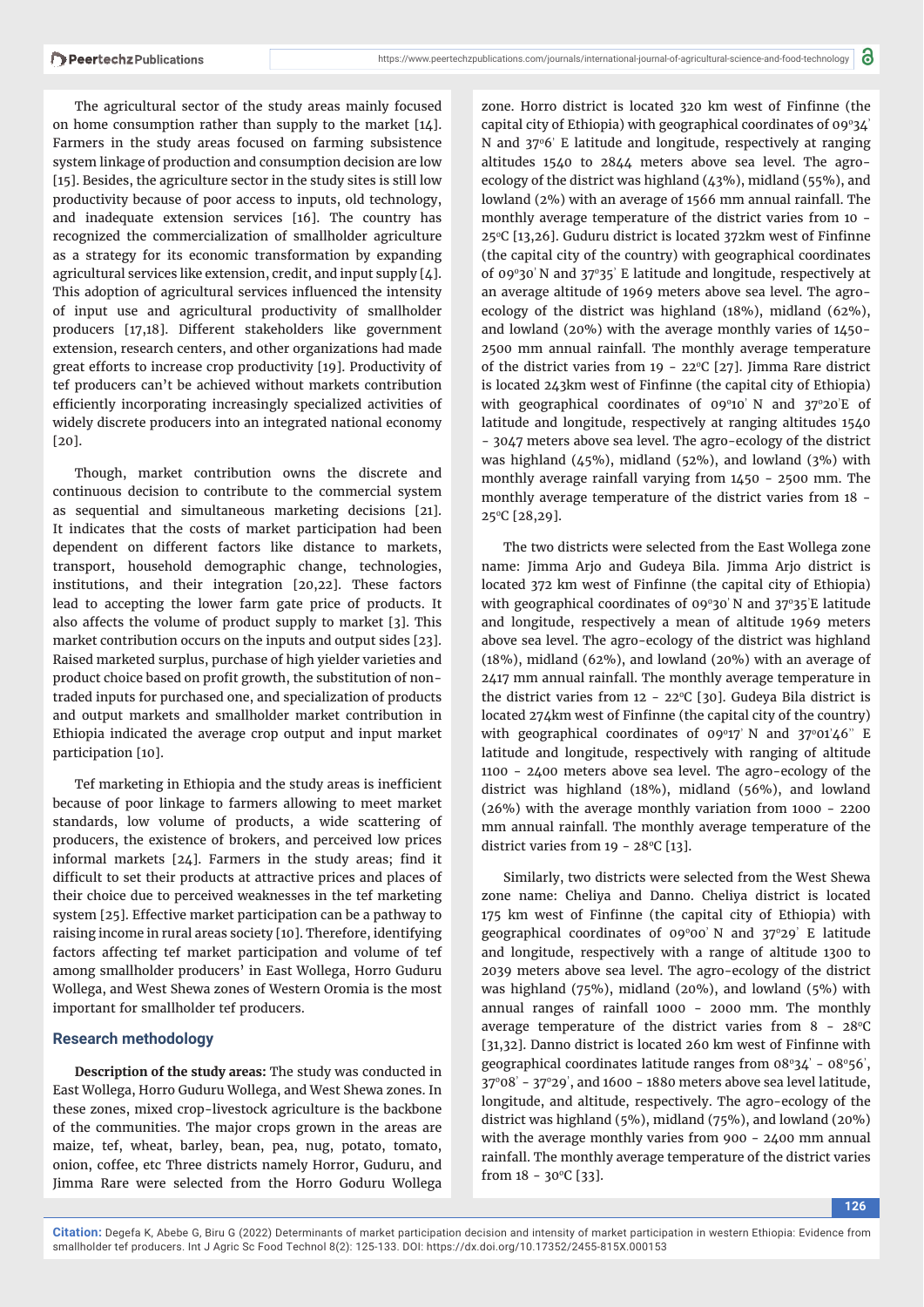#### **Sampling techniques**

The study applied the purposive sampling method and multi-stage sampling design to select appropriate sample households. In the first stage, three zones of wester Oromia which included East Wollega, Horro Guduru Wollega, and West Shewa were sampled purposively based on their proximity and existence of tef production and marketing access. In the second stage, seven districts were sampled randomly from those potential districts of tef production in selected zones. In the third stage, two kebeles from each district were sampled randomly from those potential kebeles of tef production and have access to market kebeles. Finally, 339 sample households were sampled randomly based on probability proportional to size using Yamane sample size determination formula Yamane [34].

 $n = \frac{N}{1 + N(e^2)}$  Where n = sample size, N = tef producers & e = acceptable error (5%)

### **Data sources**

For the study, both qualitative and quantitative data types were collected from primary and secondary data sources. The qualitative data were collected from tef the producers on tef management practices inputs accessibility, and marketing situation (the price of tef and inputs). The quantitative data on households' characteristics, distances to inputs sources and tef market, tef production management and inputs used, amount of tef produced and sold, prices of inputs, institutional factors (credit, extension, market information, etc.), and tef grain price were collected from tef producers and other actors. The secondary data relevant for the study were collected from published (journals and books) and unpublished (central statistical agency, lists of farmers, kebeles, districts, input sources, production status of tef from zones and districts, etc.) for the rational conclusion.

#### **Data analysis methods**

Before data analysis to ensure accuracy, uniformity, and completeness were checked. For this study, two statistical approaches to data analysis were employed. First, descriptive statistics approaches like means, standard deviation, frequencies, percentages, and inferential statistics like independent *t*-test and chi-squared test were applied for analysis. The independent *t*-test was used to determine statistically significant differences between market participants and no-participants with regards to continuous variables of sampled tef producers. The chi-square test was applied to determine statistically significant differences between the subsamples with regards to categorical variables of sampled tef producers. Second, the econometrics model was elaborated to examine the market participation decision and the intensity of market participation. This analysis requires a situation where at each observation the event may or may not occur. This occurrence is associated with a continuous non-negative random variable, while a non-occurrence yields a variable with zero value [35]. Such a situation presents a limited dependent variable modeling problem where the lower

bound of the variable, zero value, occurs in a considerable number of observations [36]. Double-hurdle models are used with dependent variables that take on the endpoints of an interval with positive probability and that are continuously distributed over the inside of the interval and non-participants are measured as a corner solution in utility-maximizing [37]. The double hurdle model required the joint use of the probit and the truncated regression models in two stages. In the first stage probit regression model was used to examine the market participation decision as follows:

$$
D_i^* = \alpha z_i + \mu_i
$$
;  $D_i = 1$  if  $D_i^* > 0$  and  $D_i = 0$  if  $D_i^* < 0$ 

Where:  $D_i^*$  is the latent variable for binary dependent variable taking a value of one for market participation decision and zero for non-participants,  $z_i$ ,  $\alpha$  &  $\mu_i$  represent vectors of explanatory variables, parameter estimates & error terms for market participation decisions. In the second stage truncated regression model was used to examine the intensity of market participation decisions as follows:

$$
Y_i^* = \beta X_i + \varepsilon_i
$$
;  $Y_i = 1$  if  $D_i^* > 0$  and  $Y_i = 0$  if  $D_i^* < 0$ 

Where:  $Y_i^*$  is the latent variable reflecting the volume of tef sold,  $X_i$ ,  $\beta$ ,  $\varepsilon$ <sub>i</sub> represent vectors of explanatory variables, parameter estimates & error terms for the level of market participation.

# **Results and discussion**

#### **Households and farm characteristics for dummy variables**

The descriptive comparison of dummy variables based on frequency counts and the chi-squared test was presented in Table 1. Statistically significant differences at 1% were shown concerning off/non-farm income earned, access to credit, access to extension service, access to market information, own transport service, and use of improved variety. This result revealed that, among market participants, 34.81% received off/ non-farm income as compared to 9.44% among non-market participants. The credit and off/non-farm income are more important to the farmers; if the farmers reinvested the income to tef production and marketing activities. This income is used for input purchase, labor rent for crop production, and harvesting for better crop production and marketable surplus. This increased tef production and marketable surplus also increase the probability of market entry and the intensity of market participation. This result shows that there is a positive relation between tef marketing activities and off/non-farm income.

The results revealed that 61.95% of subsample market participants were exposed to access credit compared to the non-market participants (28.02%). This farm credit is a key for investment in tef production and marketing processes that promote tef production. Increased tef production increases tef marketable surplus that turns in, increases the tendency for market entry and the extent of market participation. This result suggests that there is a positive relationship between access to credit and involvement in tef marketing (Table 1).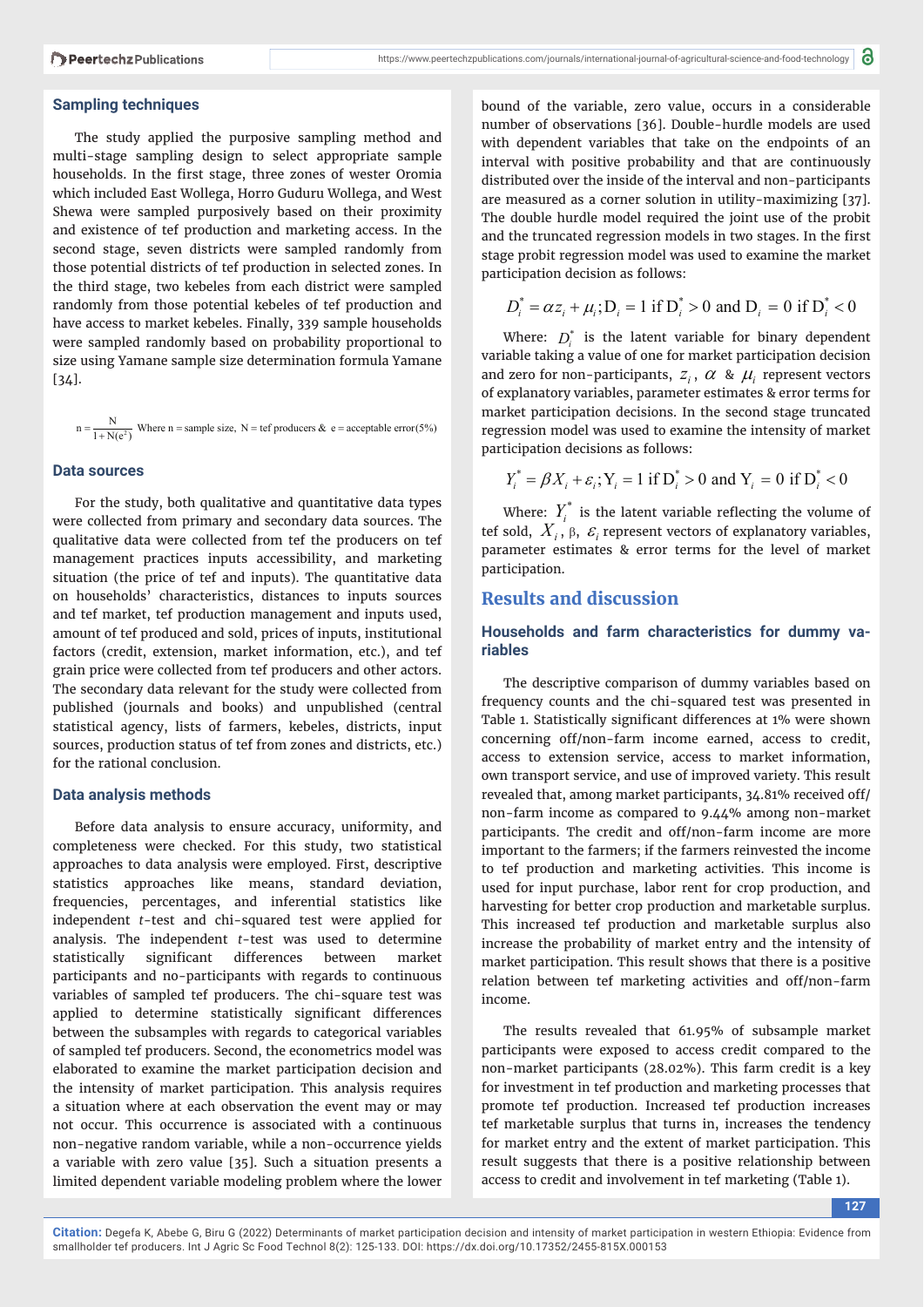**Table 1:** Comparison of percentages of households between market and non-market participants.

| Variables (dummy)         |           | Market participant ( $n = 243$ ) |            | Non-market participant ( $n = 96$ ) |            | Overall $(n = 339)$ |            |                   |
|---------------------------|-----------|----------------------------------|------------|-------------------------------------|------------|---------------------|------------|-------------------|
|                           |           | N                                | Percentage | N                                   | Percentage | N                   | Percentage | <b>Chi-square</b> |
| Sex of households         | Male      | 218                              | 64.31      | 87                                  | 25.66      | 305                 | 89.97      | 0.064             |
|                           | Female    | 25                               | 7.37       | 9                                   | 2.65       | 34                  | 10.03      |                   |
| Off/non-farm income       | Yes       | 118                              | 34.81      | 32                                  | 9.44       | 150                 | 44.25      | $6.467***$        |
|                           | No        | 125                              | 36.87      | 64                                  | 18.88      | 189                 | 55.75      |                   |
| Access to credit          | Yes       | 210                              | 61.95      | 95                                  | 28.02      | 305                 | 89.97      | 11.989***         |
|                           | <b>No</b> | 33                               | 9.73       | 1                                   | 0.29       | 34                  | 10.03      |                   |
| <b>Extension service</b>  | Yes       | 189                              | 55.75      | 95                                  | 28.02      | 284                 | 83.78      | 22.712***         |
|                           | <b>No</b> | 54                               | 15.93      | 1                                   | 0.29       | 55                  | 16.22      |                   |
| Access market information | Yes       | 58                               | 17.11      | 5                                   | 1.47       | 63                  | 18.58      | 15.836***         |
|                           | <b>No</b> | 185                              | 54.57      | 91                                  | 26.84      | 276                 | 81.42      |                   |
| Access own transport      | Yes       | 156                              | 46.02      | 35                                  | 10.32      | 191                 | 56.34      | 21.526***         |
|                           | No        | 87                               | 25.66      | 61                                  | 17.99      | 148                 | 43.66      |                   |
| Improved variety          | Yes       | 53                               | 15.63      | 9                                   | 2.65       | 62                  | 18.29      | $7.121***$        |
|                           | <b>No</b> | 190                              | 56.05      | 87                                  | 25.66      | 277                 | 81.71      |                   |

The extension service is an important factor in crop production and marketing through the mastery of skill and knowledge of the farmers in using recommended input and management. This service increases tef production through training and the used recommended technologies. The result showed that 55.75% of subsample market participants were exposed to extension services compared to the non-market participants (28.02%) (Table 1). Thus results suggested a positive relationship between extension service on farmers' sales decisions.

The result further revealed that among the market participant, only 17.11% of sampled households received market information which is greater than non-market participants  $(1.47%)$  (Table 1). This result reflects trained human resources for decision-making to increase marketable surplus by seeking better price information. Access to own transport service also affected market participation on tef marketing. This reflects that farmers who own transport services choose better markets and received better prices. Therefore, this result suggests that there is a positive relationship between both market information and transport own on sales decisions.

The result revealed that market participants tend to use improved tef variety of about 15.63% which is greater than nonmarket participants (2.65%) (Table 1). The result suggested that there is a positive relationship between improved variety and market participation even if the majority of farmers used local variety.

## **Households and farm characteristics for continuous variables**

Table 2 presented a descriptive mean comparison of continuous variables between market participants and non-market participants. The education level of household head; land allocated for tef production; total tef produced, and livestock holding (TLU) variables showed statistically significant differences at a 1% level of significance. Age of household and household size variables were statistically significant at a 5% level of significance. The result shows that education and age (as experience) enhance tef productivity and marketing through the mastery of skills and knowledge

which increases tef marketing. These results suggested that there is a positive relationship between these variables and tef marketing.

The tef farm size variable was revealed as the key factor required for tef production and marketing activities. The results suggested that market participants have a larger tef farm size relatively when compared to non-market participants, thus indicating the positive effect of this variable on marketing decisions and intensity of market participation by increasing the tef production.

Quantity of tef produce variable directly affected market participation due to surplus marketable tef produce. The result revealed that market participants have a larger amount of product when compared to non-market participants, so it indicates that there is a positive effect of quantity of produce on marketing decisions and intensity of market participation.

 The household size variable was revealed as the availability of labor required for tef production and marketing activities. This result suggested that market participants have a larger household size compared to non-market participants, thus indicating the positive effect of this variable on marketing decisions and the intensity of market participation.

Livestock holding (TLU) affected market participation between participants and non-participants. This result showed that market participants have larger livestock compared to non-market participants which are used as key factors tef production (purchasing inputs) and marketing activities. This increases the marketable surplus of tef in the market, which indicates that there is a positive relationship between livestock on marketing decisions and the intensity of market participation.

### **Factors affecting tef market participation decision and intensity of participation**

Farm size of tef had a positive and significantly affected market participation decision in the tef value chain at a 10% significance level (Table 3). This suggested that as the household increased the land size allocated for tef by one

**128**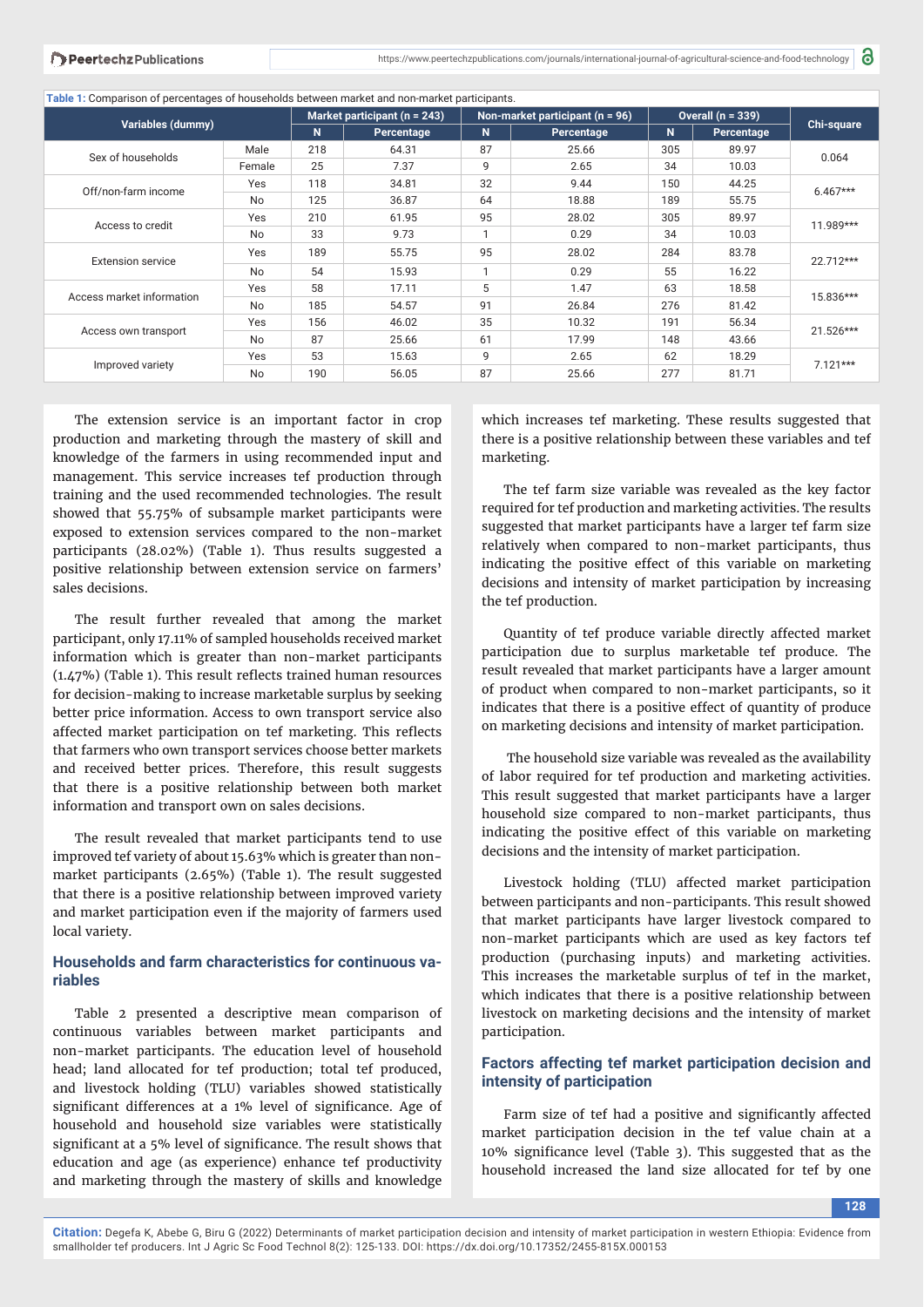**Table 2:** Comparison means of sample households between market and non-market participants.

| <b>Variables (continuous)</b>      | Participants (n = 243) | Non-participants ( $n = 96$ ) | <b>Overall (n=339)</b> | <b>T-value</b> |
|------------------------------------|------------------------|-------------------------------|------------------------|----------------|
| Age of household (year)            | 47.564 (10.824)        | 44.844 (10.682)               | 46.794 (10.838)        | $2.092**$      |
| Education level (year)             | 5(3.778)               | 3.125(2.758)                  | 4.469(3.616)           | $4.418***$     |
| Land allocated for tef (ha)        | 1.074(0.541)           | 0.488(0.239)                  | 0.908(0.543)           | $10.226***$    |
| Total tef produced (Quintal)       | 11.350 (6.438)         | 3.641(2.192)                  | 9.167(6.567)           | 11.465***      |
| Household size                     | 6.947(2.348)           | 6.323(2.070)                  | 6.770 (2.287)          | $2.276**$      |
| Livestock holding (TLU)            | 10.505 (5.550)         | 7.078 (4.909)                 | 9.534(5.587)           | $5.287***$     |
| Distance of tef market (min)       | 47.140 (38.201)        | 52.677 (36.076)               | 48.708 (37.641)        | 1.221          |
| Standard deviations in parentheses |                        |                               |                        |                |

hectare, the probability of being a market participant under tef would increase by 3.57% due to its increase the production and improvement of market participation. The result was consistent with the findings of Tarekegn, et al. [38] stated that plot size has more important for increasing the produce and market participation.

The quantity of tef produced was positively and statistically affected on market participation decision at a 1% significance level (Table 3). This result indicates that a household that produces more volume of tef had also supplied more tef produce to the market when the production of tef in a given year was better, the higher the market supply and the amount of tef that can be sold in the market. This result is in line with the finding of Mirie and Zemedu [39], who stated that as increases the quantity of production and increases market participation.

The gender of the household head was negatively and statistically affected the probability of household market participation at a 5% significance level (Table 3). This result revealed that the male household head was more market participant than the female household head. The result was in line with the finding of Gebre, et al.  $[40]$  stated that there was a gender gap in market participation.

The educational level of farmers had a positive and significantly affected farmers' decision to participate in the tef market at a 10% significance level. The marginal effect showed that an increase in the educational level of the farmers increases the probability of participating in smallholder participation of tef marketing by 0.17%, ceteris paribus (Table 3). This implied that as the educational level of the farmer's increases, their ability to get information on how to produce and sell tef produce increases which are in line with Regassa Megersa, et al. [10] and Mossie, et al. [41], who stated that more educated farmers they were more likely to produce and sell more at market price.

Off/non-farm income positively and statistically affected farmers' market participation decision at a 5% significance level (Table 3). This implies that the more amount of off/nonfarm income received by farmers, the more produce tef and more participation in the market. This was because the farmers received off/non-farm income, they could purchase much more inputs that increase the production of tef and sold in the market. If the off/non-farm income of the sampled household increased by one birr, the market participation decision would

| Table 3: Probit regression estimates for determinants of tef market participation. |                    |                        |                         |  |  |  |
|------------------------------------------------------------------------------------|--------------------|------------------------|-------------------------|--|--|--|
| <b>Variables</b>                                                                   | <b>Coefficient</b> | <b>Robust Std. Err</b> | <b>Marginal Effects</b> |  |  |  |
| Constant                                                                           | $7.1413***$        | 1.5293                 |                         |  |  |  |
| Land allocated for tef (ha)                                                        | $0.8205*$          | 0.5010                 | 0.0357                  |  |  |  |
| Total tef produced (quintal)                                                       | $0.6464***$        | 0.0849                 | 0.0203                  |  |  |  |
| Age of household head (year)                                                       | 0.0044             | 0.0136                 | 0.0001                  |  |  |  |
| Gender of household heads                                                          | $-0.9847**$        | 0.4917                 | $-0.0408$               |  |  |  |
| Education level of household head<br>(year)                                        | $0.0758*$          | 0.0472                 | 0.0017                  |  |  |  |
| Variety (improved)                                                                 | $-0.4060$          | 0.4050                 | $-0.0271$               |  |  |  |
| Distance of nearest tef market<br>(minute)                                         | 0.0020             | 0.0036                 | $-0.0001$               |  |  |  |
| Total household size                                                               | 0.0795             | 0.0676                 | 0.0025                  |  |  |  |
| Off/non-farming income obtained                                                    | $0.6409**$         | 0.2750                 | 0.0219                  |  |  |  |
| Access to credit service                                                           | $0.5829***$        | 0.1130                 | 0.1825                  |  |  |  |
| Livestock holding (TLU)                                                            | 0.0412             | 0.0304                 | 0.0013                  |  |  |  |
| Access to extension service                                                        | $0.2677***$        | 0.1001                 | 0.0948                  |  |  |  |
| Access to market information                                                       | $0.1612**$         | 0.0664                 | 0.0562                  |  |  |  |
| Price of tef                                                                       | 0.0523             | 0.03742                | 0.0231                  |  |  |  |
| Access to own transport                                                            | 0.0217             | 0.0275                 | 0.0017                  |  |  |  |

increase by  $2.19\%$ . The result was in line with the finding of Ademe, et al. [42] stated that off/non-farm income increases production and market participation.

Access to credit positively and significantly affected the farmer's decision to participate in tef marketing at a 1% significance level. This implies that a farmer who has credit access increases the probability of participating in the tef market by 18.25%, ceteris paribus (Table 3). This suggests that access to credit improves the financial capacity of farmers to buy improved inputs, thereby increasing production which is reflected in the marketed surplus of tef. The result is a consistent result finding of Abate, et al.  $[43]$ .

The extension contact positively and significantly affected farmers' participation decisions in the tef market at a 1% significance level (Table 3). This result implies that households who contact extension agents have got better information on the price to make a decision on the production and marketing of tef outputs than other farmers which is in line with the finding of Kyaw, et al. [44] and Giziew & Admas [45] who stated that as extension contact increases the market participation of farmers also increased.

**129**

a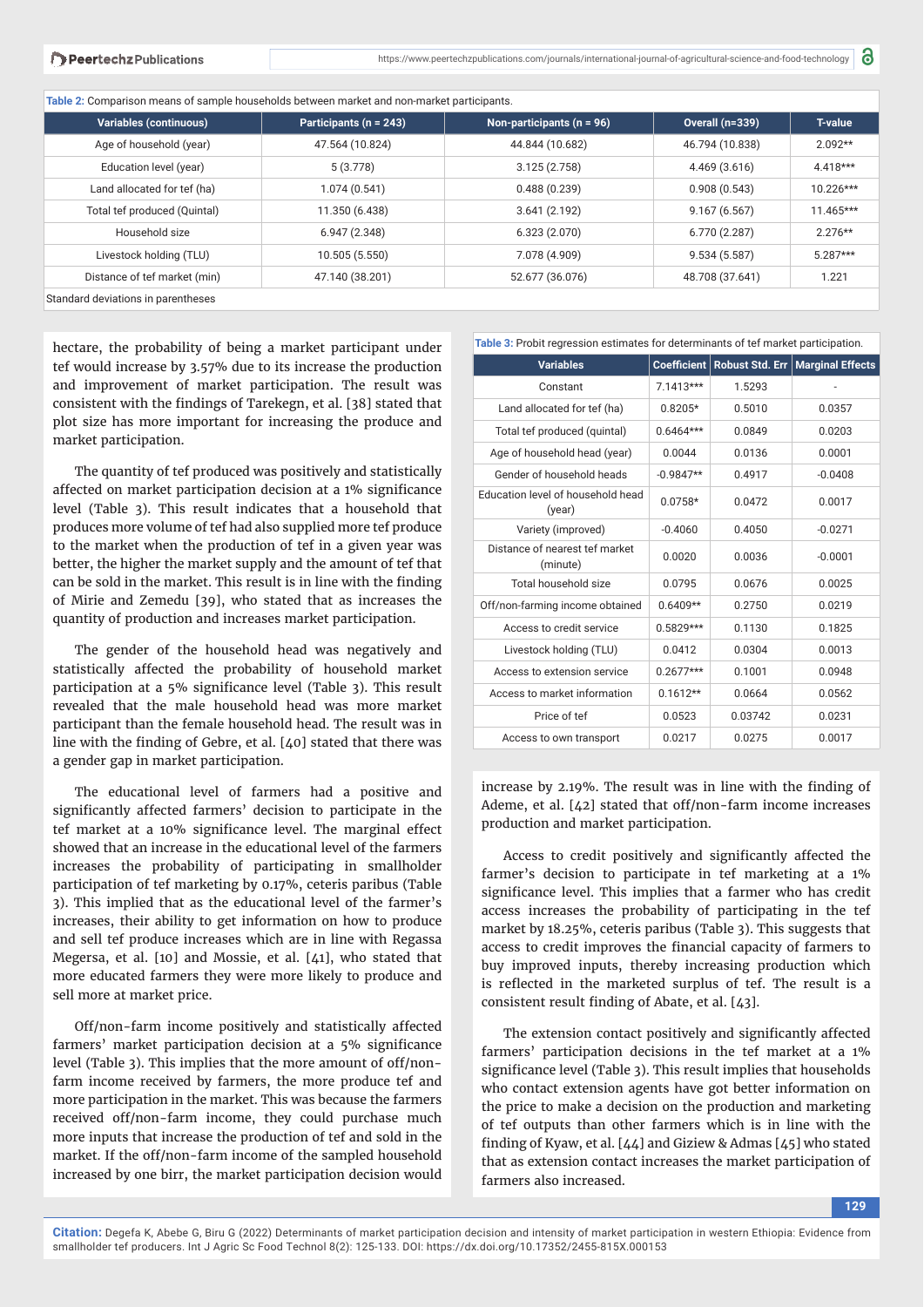Access to market information was found to affect smallholder farmers' decision to sell tef produce positively and significantly at a 5% significance level (Table 3). The marginal effect showed that an increase in getting information on time increases the probability of farmers' participation in the marketing of tef in the output market by 5.62%, ceteris paribus (Table 3). This indicated that farmers need to be able to get their products to market and receive equitable price treatment to make the right decision. This result is similar to the argument that Kassahun, et al. [46] and Tarekegn, et al. [38] indicated that better access to market information significantly increased the probability of production and market participation of households.

## **Factors affecting the intensity of tef market participation**

The result indicated that tef quantity produced had positively and significantly influenced the extent of market participants at a 1% significance level (Table  $4$ ). The result showed that the increase in tef output by one quintal increases the volume of tef supplied to the market by 0.052. This result was ultimately expected since households who have high production have more surpluses that can be sold to the market. This study is in line with that of Alphonse, et al. [47] that households with a higher volume of crop produced sell a higher proportion of their produce.

Gender of the household head was negatively and statistically affected the volumes of tef sold in the market at a 1% significance level (Table 4). This result revealed that the male household head was dominated in the selling tef to the market because male farmers have more contacts that were social with buyers while female farmers lack such contacts and are in most cases omitted from direct transactional negotiations with buyers. The result was in line with the finding of Dibaba [48] stated that the male gender of the farmer positively and significantly influenced the farmer's volume of sales in the market.

The household head schooling degree has a positively and statistically affected the intensity of tef market participation at a 10% significance level (Table  $4$ ). This result revealed that as the sample household head education level increases by a year, the quantity of tef supplied to the market increases by 0.0178 quintals. This result suggested that the educated household head was better tef suppliers in the market because educated farmers have more knowledge and experience that allow them to understand information about the market. This result is consistent with the finding of Dubale & Negash  $[49]$  who stated that the education level of the household head affects the market supply positively.

Improved variety positively and statistically affected the level of tef market participation at a 5% significance level (Table 4). This result revealed that farmers who used an improved variety produced high production that increased a marketable surplus. This marketable surplus also increases the level of tef produce to marketing which is in line with the finding of Alphonse, et al. [49], Achandi & Mujawamariya [50] and Awotide, et al. [51] stated that as adopted improved varieties increased marketable surplus.

**Table 4:** Truncated regression estimates for determinants of intensity of tef market participation.

| <b>Variables</b>                          | <b>Coefficient</b> | <b>Robust Std. Err</b> |
|-------------------------------------------|--------------------|------------------------|
| Constant                                  | $0.7706***$        | 0.3015                 |
| Land allocated for tef (ha)               | $-0.0407$          | 0.0794                 |
| Total tef produced (quintals)             | $0.0520***$        | 0.0070                 |
| Age of household head (years)             | $-0.0006$          | 0.0030                 |
| Gender of household heads                 | $-0.6516***$       | 0.1696                 |
| Education level of household head (years) | $0.0178*$          | 0.0106                 |
| Variety (improved)                        | $0.1730**$         | 0.0850                 |
| Distance of nearest tef market (minutes)  | 0.0001             | 0.0009                 |
| Total household size                      | $-0.0010$          | 0.0130                 |
| Off/non-farming income obtained           | $-0.0380$          | 0.0668                 |
| Access to credit service                  | $0.3859***$        | 0.1219                 |
| Livestock holding (TLU)                   | $0.0078*$          | 0.0048                 |
| Access to extension service               | $0.4845***$        | 0.1645                 |
| Access to market information              | $-0.0287$          | 0.1465                 |
| Access to transport own                   | 0.0468             | 0.0718                 |

Access to credit positively and significantly affected the farmer's level of tef volume in the marketing at a 1% significance level (Table  $\Delta$ ). This implies that farmers with better access to credit were more interested to allocate their financial resources from the credit on tef production and marketing activities. The result shows that as credit access to the farmers the probability of increasing the intensity of tef for market by 0.3859, ceteris paribus. This suggests that access to credit improves the financial capacity of farmers to buy improved inputs, thereby increasing production which is reflected in the marketed surplus of tef. The result is in line with the finding of Bekele, et al. [52] and Belay [53] stated that access to credit enhanced the farmer's financial capacity to purchase inputs thereby increasing production and supplying the greater marketed surplus.

Total livestock holding was powerfully linked and statistically significant to the marketing point. The result suggested that a fact in ceteris paribus as livestock unit per household increases the probability level of tef commercialization increased by 0.0078 due to produced surplus of tef by reinvested incomes from livestock in tef production and marketing activities (Table  $\angle$ ). The result is in line with the finding of Meleaku, et al. [5 $\angle$ ] stated that livestock holding increases the level of marketing participation.

The extension contact was given by the respective service to the household had strong and important on the level of tef marketing. This implies that households access additional services with training/advice the probability of household increase level of tef market by 0.4845 the reason for this is extension service increase the capacity of farmers to produce and manage the tef produce and access important information on the market, production, and management of the crop (Table  $\Delta$ ) which is similar with the finding of Endalew, et al. [55] stated that extension service has been correlated with the volume of tef marketing.

**130**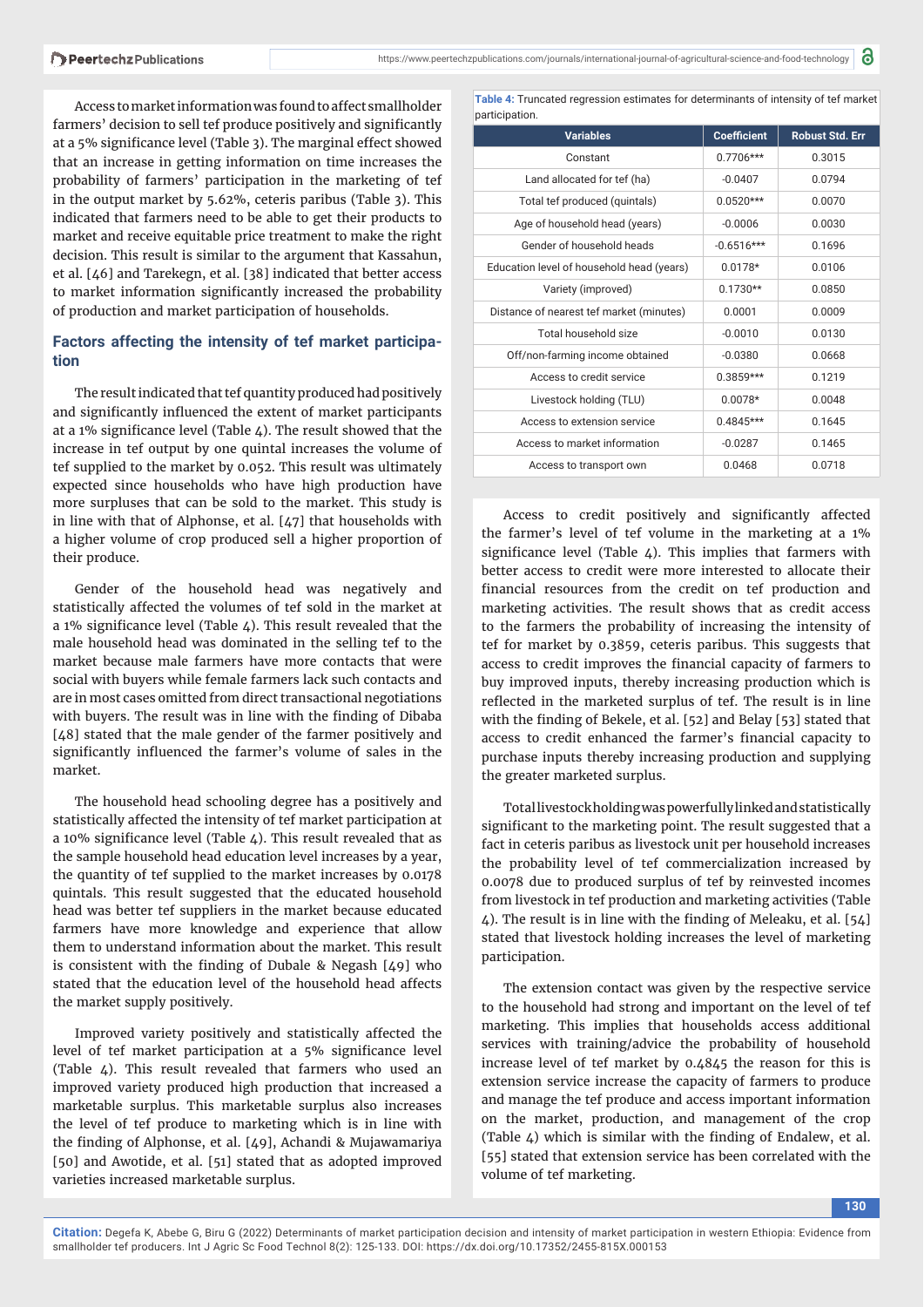## **Conclusion and Recommendations**

This result revealed that 72.27% of tef producers supplied their products to the market in different volumes. This shows that most of the sampled households for the market than home consumption. The double hurdle model results showed that market participation decision was affected by land allocated for tef, the volume of tef produced, gender of household head, education level of household head, and additional income sources (off/no-farm & credit), extension services, and access to market information. The intensity of participation was affected by the volume of tef produced, gender of household head, education level of household head, the improved variety used, additional income sources (off/no-farm, credit, and livestock), and extension service.

The result shows that education level and extension service were statistically significant which increases the volume of tef produced and supplied to the market mainly depends on farmers' skills and knowledge through training, adult education, and farmers advising on tef production and marketing. This skill and knowledge can enable the farmers to improve the farming practices and improve the variety used to maximize their production and this increased the amount of tef sold in the market. This result also shows that market information was an important factor affecting market participation by smallholder tef producers. Gender was also statistically significant negatively in market participation decisions and intensity of participation. This result shows that women household heads were low benefits from market participation than male household heads. Furthermore, smallholder farmers are not a homogenous group with resources owned and the capability to invest in agricultural production and marketing due to a shortage of working capital. This result shows that additional income sources (credit and off/no-farm) were more important for tef production and marketing activities.

Based on the findings, the following are possible areas of intervention for different stakeholders (agricultural & natural resource development offices, research centers, and universities) that support tef value chain in the areas. Strengthening/establishment of the training and advice on tef production and marketing management. The extension services and education assistance farmers can easily and practically recognize the difference in productivity and production possible obtained through the adoption of appropriate agronomic practices and varieties. The dissemination of improved varieties for smallholder farmers is fundamental to enhancing tef production and marketable surplus. Further, empowering women farmers to ensure that women have equal access to economic resources (land ownership; financial services, and input accessibility) needs attention to enhance tef production and marketing. Besides, a diverse working environment for farmers and marketing communication linkages between farmers and traders are essential to boost tef production and market surplus. Develop and releases high yielder varieties with disease resistance/tolerance for farmers and consolidation districts and zones experts and development agents on better crop production management and linkage strengthening among tef value chain actors to provide appropriate advice for farmers tef production management (harvesting and post-harvesting) handling and best market participation also interventions need research centers and universities.

### **Acknowledgement**

The authors appreciate the supportive roles of native farmers in all the study areas, agriculture experts in all zones and districts, and kebeles, express sincere gratitude to Oromia Agriculture Research Institute for logistic services during data collection.

#### **Funding**

This work was supported by Oromia Agricultural Research Institute for data collection and no other direct fund for this research.

#### **Availability of data and material**

Important data supporting the findings of this study are available within the article and supplementary materials are available based on request.

#### **References**

- 1. Anteneh A, Asrat D. Wheat production and marketing in Ethiopia: Review study. Cogent Food & Agriculture 6.
- 2. Aweke CS, Lahiff E, Hassen JY. The contribution of agriculture to household dietary diversity: evidence from smallholders in East Hararghe, Ethiopia. Food Security. 2020; 12(3):625-636.
- 3. Gebru M, Remans R, Brouwer I, Baye K, Food systems for healthier diets in Ethiopia: Toward a research agenda. Washington, DC: International Food Policy Research Institute (IFPRI), IFPRI Discussion Paper. 2018; 1720: 51.
- 4. Shikur ZH, Legesse B, Haji J, Jaleta M. Impact of Industrial Policy on the Regional Economy in Ethiopia: A Computable General Equilibrium Analysis. The Journal of Developing Areas. 2020; 55(3): 265-290.
- 5. Kassahun T, Bender S. Food Security in the Face of Climate Change at Kafa Biosphere Reserve, Ethiopia. In: Leal Filho W. & Jacob D. (eds). Handbook of Climate Services 2020. 463-479.
- 6. Lee H. Teff, a rising global crop: Current status of teff production and value chain. The Open Agriculture J 2018; 12(1):185–193.
- 7. Bekele A, Chanyalew S, Damte T, Husien N, Genet Y, et al. Cost-benefit analysis of New Tef (Eragrostis tef) varieties under lead farmers' production management in the Central Ethiopia. Ethiopian J Agricultural Sciences. 2019; 29(1):109-123.
- 8. Fentie A, Beyene AD. Climate-smart agricultural practices and welfare of rural smallholders in Ethiopia: Does planting method matter? Land use policy. 2019; 85:387-396.
- 9. Bachewe F, Regassa MD, Minten B, Taffesse AS, Tamru S, Hassen IW. The transforming value chain of Ethiopia's "orphan" tef crop. Planta. 2019 Sep;250(3):769-781. doi: 10.1007/s00425-019-03224-0. Epub 2019 Jul 3. PMID: 31270598.
- 10. Regasa Megerssa G, Negash R, Bekele AE, Nemera DB. Smallholder market participation and its associated factors: Evidence from Ethiopian vegetable producers. Cogent Food Agric. 2020; 6.
- 11. Hussen CH, Geleta FT. Factors Affecting Smallholder Farmers Participations in Cluster Crop Production: Evidence from Selected Districts of West

**131**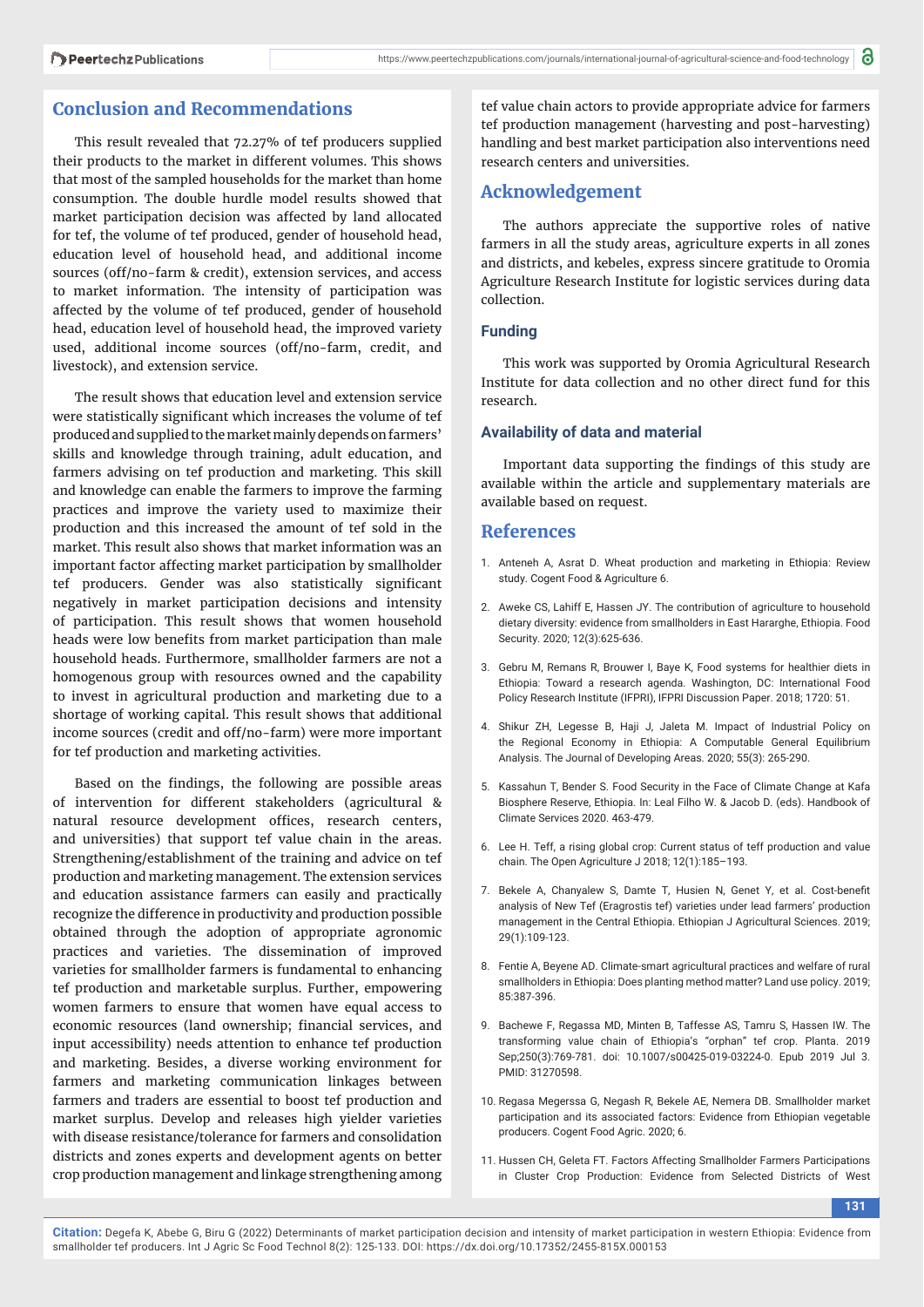Shewa Zone, Oromia National Regional State, Ethiopia. Sarhad Journal of Agriculture. 2021; 37.

- 12. Geleta N. Urban- Rural Marketing Linkage Practices and Challenges Evidences from Ambo Town West Shoa Zone, Orimia Regional State, Ethiopia. Int J Mark Res Innov. 2020; 4: 9-22.
- 13. Tesema T. Determinants of allocative and economic efficiency in croplivestock integration in western part of Ethiopia evidence from Horro district: data envelopment approach. Heliyon. 2021 Jun 24;7(7):e07390. doi: 10.1016/j. heliyon.2021.e07390. PMID: 34278017; PMCID: PMC8264118.
- 14. Getahun A. Smallholder Farmers Agricultural Commercialization in Ethiopia: A Review. Agric For Fish. 2020; 9:67.
- 15. Barretto R, Buenavista RM, Rivera JL, Wang S, Prasad PV, et al. Teff (Eragrostis tef) processing, utilization and future opportunities: a review. Inter. J Food Scien Technol. 2021; 56(7): 3125-3137.
- 16. Suri T, Udry C. Agricultural technology in africa. Journal of Economic Perspectives. 2022; 36(1):33-56.
- 17. Biru WD, Zeller M, Loos TK. The impact of agricultural technologies on poverty and vulnerability of smallholders in Ethiopia: a panel data analysis. Social Indicators Research. 2020; 147(2): 517-544.
- 18. Bizimana JC, Richardson JW, Clarke NP. Household Food Security and Nutrition Analysis Using a Farm Simulation Model (FARMSIM): Case Study of Robit in Amhara Region, Ethiopia. ES Food & Agroforestry. 2020; 2: 22-41.
- 19. Kassa B, Alemu D. Agricultural research and extension linkages: Challenges and intervention options. Ethiopian Journal of Agricultural Sciences. 2016; 27(1): 55-76.
- 20. Osmani A, Hossain E. Smallholder farmers' market orientation and the factors affecting it in Bangladesh. Economic Insights–Trends and Challenges. 2016; 5: 9-18.
- 21. Hagos A, Dibaba R, Bekele A, Alemu D. Determinants of market participation among smallholder mango producers in Assosa Zone of Benishangul Gumuz Region in Ethiopia. International Journal of Fruit Science. 2020; 20(3): 323- 349.
- 22. Farías Nazel P. Identifying the factors that affect the knowledge of mortgage loans' total cost. International Journal of Bank Marketing. 2021;
- 23. Kabiti HM, Raidimi NE, Pfumayaramba TK, Chauke PK. Determinants of agricultural commercialization among smallholder farmers in Munyati Resettlement Area, Chikomba District, Zimbabwe. Journal of Human Ecology. 2016; 53(1): 10-19.
- 24. Zena H, Deputy CEO, Zena H, Tel E. Analysis of the Need for Stock Market in Ethiopia. International Journal of Economics and Finance. 2021; 13(2).
- 25. Maru H, Haileslassie A, Zeleke T, Esayas B. Analysis of Smallholders' Livelihood Vulnerability to Drought across Agroecology and Farm Typology in the Upper Awash Sub-Basin, Ethiopia. Sustainability. 2021; 13(17).
- 26. Jebena DD, Tenagashaw MW. Breastfeeding practice and factors associated with exclusive breastfeeding among mothers in Horro District, Ethiopia: A community-based cross-sectional study. PLoS One. 2022 Apr 27;17(4):e0267269. doi: 10.1371/journal.pone.0267269. PMID: 35476799; PMCID: PMC9045649.
- 27. Tadesse A, Kagnew B, Kebede F, Kebede M. Ethnobotanical study of medicinal plants used to treat human ailment in Guduru District of Oromia Regional State, Ethiopia. Journal of Pharmacognosy and Phytotherapy. 2018; 10(3): 64- 75.
- 28. Aliyi T, Chala A, Bacha N. Survey of Turcicum leaf blight (Exserohilum turcicum) on maize (Zea mays) in major highland and mid-altitudes of maize growing agro-ecologies of Western part of Oromia, Ethiopia. African Journal of Plant Science. 2018; 12(10): 264-276.
- 29. Gelana M, Gebremedhin EZ, Gizaw D. Seroepidemiology of Peste des Petits ruminants in sheep and goats in the selected district of Horu Guduru Zone, Western Ethiopia. Res Vet Sci. 2020 Oct;132:527-534. doi: 10.1016/j. rvsc.2020.07.019. Epub 2020 Aug 3. PMID: 32810832.
- 30. Bekuma Abdisa T, Mamo Diga G, Regassa Tolessa A. Impact of climate variability on rain-fed maize and sorghum yield among smallholder farmers. Cogent Food & Agriculture. 2022; 8(1): 2057656.
- 31. Geleta TE, Mengistu AA, Gesese SA. Determinants of rural households' participation in microfinance services: The case of Cheliya District, West Shoa Zone, Oromia National Regional State, Ethiopia. Journal of Development and Agricultural Economics. 2019; 11: 24-32.
- 32. Degefa K, Biru G, Abebe G. Characterization and analysis of farming system of Cheliya and Ilu Gelan districts of West Shewa Zone, Ethiopia. Journal of Development and Agricultural Economics. 2020; 12(3), 154-167.
- 33. Wodajo MR. Women and Land Rights in Western Shoa: In Case of Dano Woreda, 1941-1991. Education Research International, 2022.
- 34. Yamane T. Statistics: An Introductory Analysis, 2nd Edition. New York: Harper and Row.
- 35. Cragg JG. Some statistical models for limited dependent variables with application to the demand for durable goods. Econometrical: Journal of the Econometric Society. 1971; 829-844.
- 36. Engel C, Moffatt PG. dhreg, xtdhreg, and bootdhreg: Commands to implement double-hurdle regression. The Stata Journal. 2014; 14(4): 778-797.
- 37. Dlamini SI, Huang WC. A double hurdle estimation of sales decisions by smallholder beef cattle farmers in Eswatini. Sustainability. 2019; 11(19): 5185.
- 38. Tarekegn K, Asado A, Gafaro T, Shitaye Y. Value chain analysis of banana in Bench Maji and Sheka Zones of Southern Ethiopia. Cogent Food & Agriculture. 2020; 6(1).
- 39. Mirie T, Zemedu L. Determinants of market participation and intensity of marketed surplus among teff producers in Dera District of South Gondar Zone, Ethiopia. J Devel Agric Econ. 2018; 10(10): 359-366.
- 40. Gebre GG, Isoda H, Rahut DB, Amekawa Y, Nomura H. Gender gaps in market participation among individual and joint decision-making farm households: Evidence from Southern Ethiopia. The European Journal of Development Research. 2021; 33(3): 649-683.
- 41. Mossie M, Gerezgiher A, Ayalew Z, Nigussie Z (2020) Determinants of smallscale farmers' participation in Ethiopian fruit sector's value chain. Cogent Food & Agriculture. 6(1).
- 42. Ademe A, Legesse B, Haji J, Goshu D. Smallholder Farmers Crop Commercialization in The Highlands of Eastern Ethiopia. Review of Agricultural and Applied Economics (RAAE); 2017. 20(2): 30-37.
- 43. Abate TM, Mekie TM, Dessie AB. (2019). Determinants of market outlet choices by smallholder teff farmers in Dera district, South Gondar Zone, Amhara National Regional State, Ethiopia: a multivariate probit approach. Journal of Economic Structures, 8(1), 1-14.
- 44. Kyaw NN, Ahn S, Lee SH. Analysis of the factors influencing market participation among smallholder rice farmers in Magway Region, Central Dry Zone of Myanmar. Sustainability (Switzerland), 2018; 10(12).
- 45. Giziew A, Admas A. Analysis of farmers' participation decision and its level in honey marketing in Ethiopia. GeoJournal. 2020; 1-17.
- 46. Kassahun Y, Ketema M, Shumeta Z. Determinants of Participation Decision and Levels of Participation in Small Ruminants Market. Sustainable Agriculture Research. 2020; 9(1): 56-66.
- 47. Alphonse S, Felix B, Jourdain L, Hippolyte A. Market Participation and Technology Adoption: An Application of a Triple-Hurdle Model Approach to Improved Sorghum Varieties in Mali. Scientific African. 2021; 13.

**132**